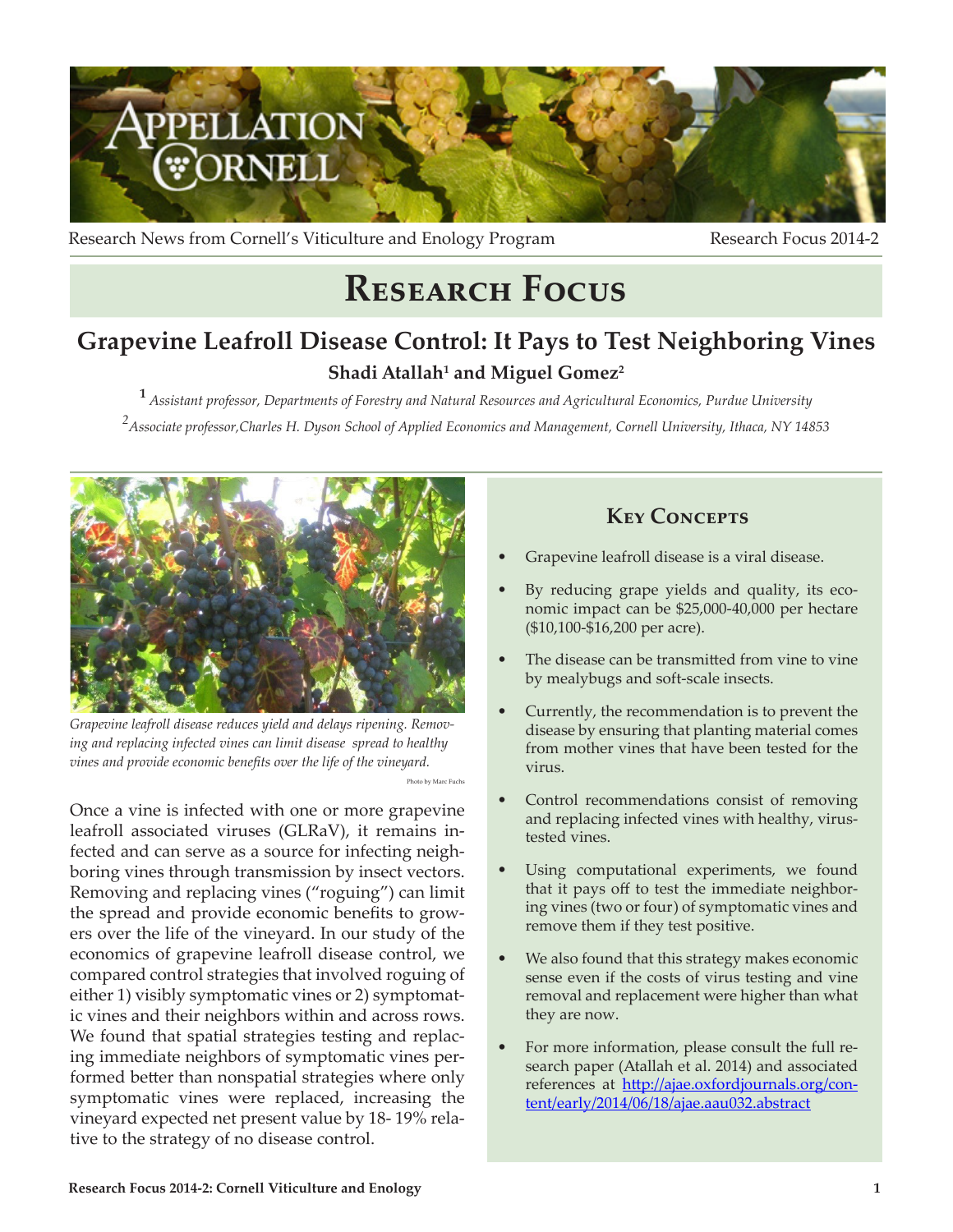#### **What is the grapevine leafroll disease and why is it an economic problem?**

Grapevine leafroll disease (GLRD) is a vector-transmitted viral disease that presently threatens grape harvests in the United States and around the world. This disease reduces yield, delays fruit ripening, and negatively affects wine quality by lowering soluble solids and increasing fruit juice acidity.

Its economic impact was recently estimated at \$25,000- \$40,000 per hectare (\$10,100 to \$16,200 per acre) if the disease is left uncontrolled, which represents more than 75% of a vineyard's net present value (See box below) (Atallah et al. 2012).

GLRD is primarily introduced to vineyards through infected planting material. Once introduced, the disease can be transmitted from vine to vine by several species of mealybugs and soft-scale insects.

Mealybugs can transmit GLRD within and across vineyards in at least three ways. Insects crawling on wires and fruiting canes can cause disease transmission to neighboring vines. Vineyard management activities can facilitate mealybug dispersal to further neighboring vines within the same vineyard. Finally, disease spread between neighboring blocks or vineyards can take place through aerial dispersal of mealybugs.

## **Measuring Economic Impact:** *What is Expected Net Present Value?*

To estimate the economic impact of different management options, the model compares *Expected Net Present Value* in the presence or absence of the disease control practice.

The *Expected Net Present Value (*ENPV) is the difference between the expected present value of a vineyard's cash inflows and the expected present value of cash outflows. For each control strategy, we compute the 'economic improvement over not controlling the disease' using the following formula: (ENPV under that control strategy - ENPV under no disease control)/ ENPV under no disease control. This formula allows us to calculate the expected reduction in economic losses in percentage terms.



*Figure 1. A vine with GLRD symptoms that has been cut and scheduled for removal and replacement.*

Photo by Shady Atallah

#### **What's being done about it?**

Vineyard managers are currently advised to avoid introducing GLRD into their vineyards by planting certified vines derived from virus-tested mother plants. However, when GLRD is already present, disease management consists mainly of minimizing the source of infection by roguing symptomatic vines after harvest, especially the young ones and replacing them with virus-tested vines.

Young vines are especially important to remove because they might be able to transmit the disease sooner after infection than older vines. Vector management is recommended to reduce disease transmission. Although insecticide sprays can reduce mealybug densities, they have not been effective at controlling GLRD spread, mainly because of the exceptionally low insect density needed for disease transmission.

#### **What more can be done?**

This is exactly the question that we attempted to answer in our latest research on the economics of GLRD.

First we wanted to know if focusing on a certain *level of infection* (as proxied by the moderate vs. high level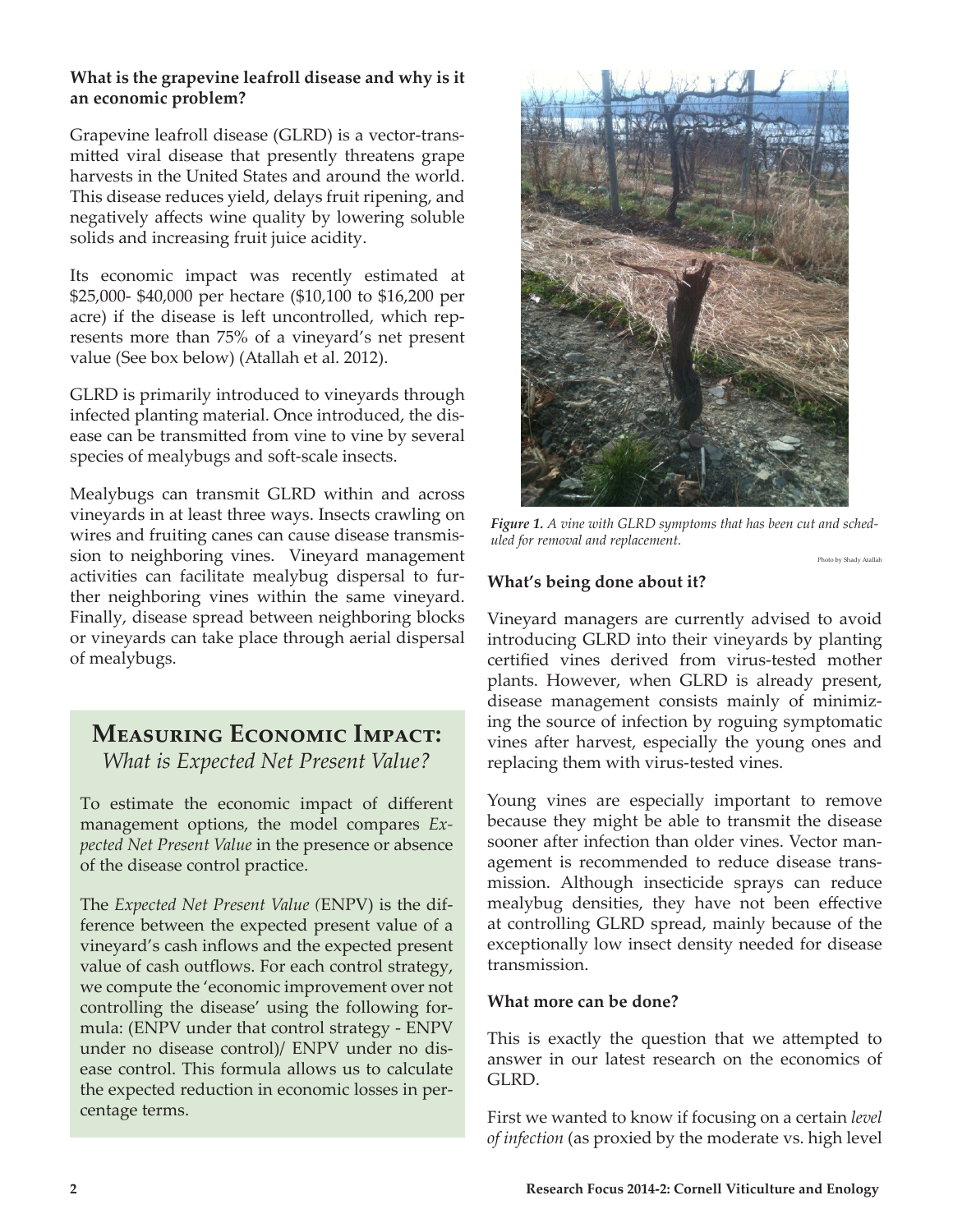of symptoms) helps controlling the disease while minimizing disease control costs (as opposed to removing and replanting every single vine with symptoms).

Second, we wanted to know if focusing on a certain *age category* (young vs mature vs old vines) does better than targeting all vines of all ages.

The idea here is that one might want to be strategic by focusing on the younger vines given they might spread the disease sooner after infection than older vines. On the other hand, one might want to wait until vines are older and produce more grapes before removing them and replacing them.

Third, we wanted to know if it pays to perform a virus test for those healthy-looking vines that are situated next to infected vines with symptoms. In other terms, is it worth considering the *location* of vines and paying for virus tests when controlling the disease? Finally, should we maybe take all three factors (infection level, age, and location) into consideration?

#### **How did you answer these questions?**

We developed a model that simulates the spread of GLRD over space and time. Think of it as a computer game, with the difference that the rules of the game are the result of previous research and scientific knowledge.

The model starts with the disease being introduced through infected vines and then the disease spreads from vine to vine through mealybugs, scale insects, or workers. As observed in experimental settings, the disease spreads in the model more within vineyard rows than from row to row.

#### **Which disease control strategies did you test using this computer model?**

We compared a strategy of doing nothing to control the disease with different disease management strategies. We tested eighteen strategies. Strategies either focused only on vines with visual symptoms (call them nonspatial strategies) or included the neighboring vines as well (call them spatial strategies).

*Nonspatial strategies* differed by whether they removed and replanted (1) all vines with symptoms; (2) only those with a certain level of symptoms



*Figure 2. Diagrams representing the strategies of testing four (a), two (b), six (c), or eight (d) neighbors.*

(for example, only vines with moderate reddening and leaf rolling); (3) only those of a particular age category (for example, only vines five years old or younger); (4) vines of a certain infection level and age category (example, only young vines with moderate level of symptoms).

*Spatial strategies* **(Figure 2)** involve not only removing and replanting symptomatic vines, but also testing neighboring vines and then removing and replacing those that test positive for leafroll. Spatial strategies differed by whether they tested two, four, six, or eight neighboring vines.

#### **What did you learn?**

(1) Among *nonspatial strategies*, controlling earlier (when infected vines are young and their symptoms are moderate) is more cost-effective than controlling later (when vines are mature or old and their symptoms are advanced);

(2) Among *spatial strategies*, testing the immediate neighboring vines (two or four) gives you a good return on your investment. The economic improvement over not controlling the disease is 18-19% (statistically significant at the 1% level). Testing in a wider neighborhood (six or eight vines) does not pay off.

(3) By providing the benefit of early detection, spatial strategies are better at controlling the disease than nonspatial strategies. They are also more costeffective.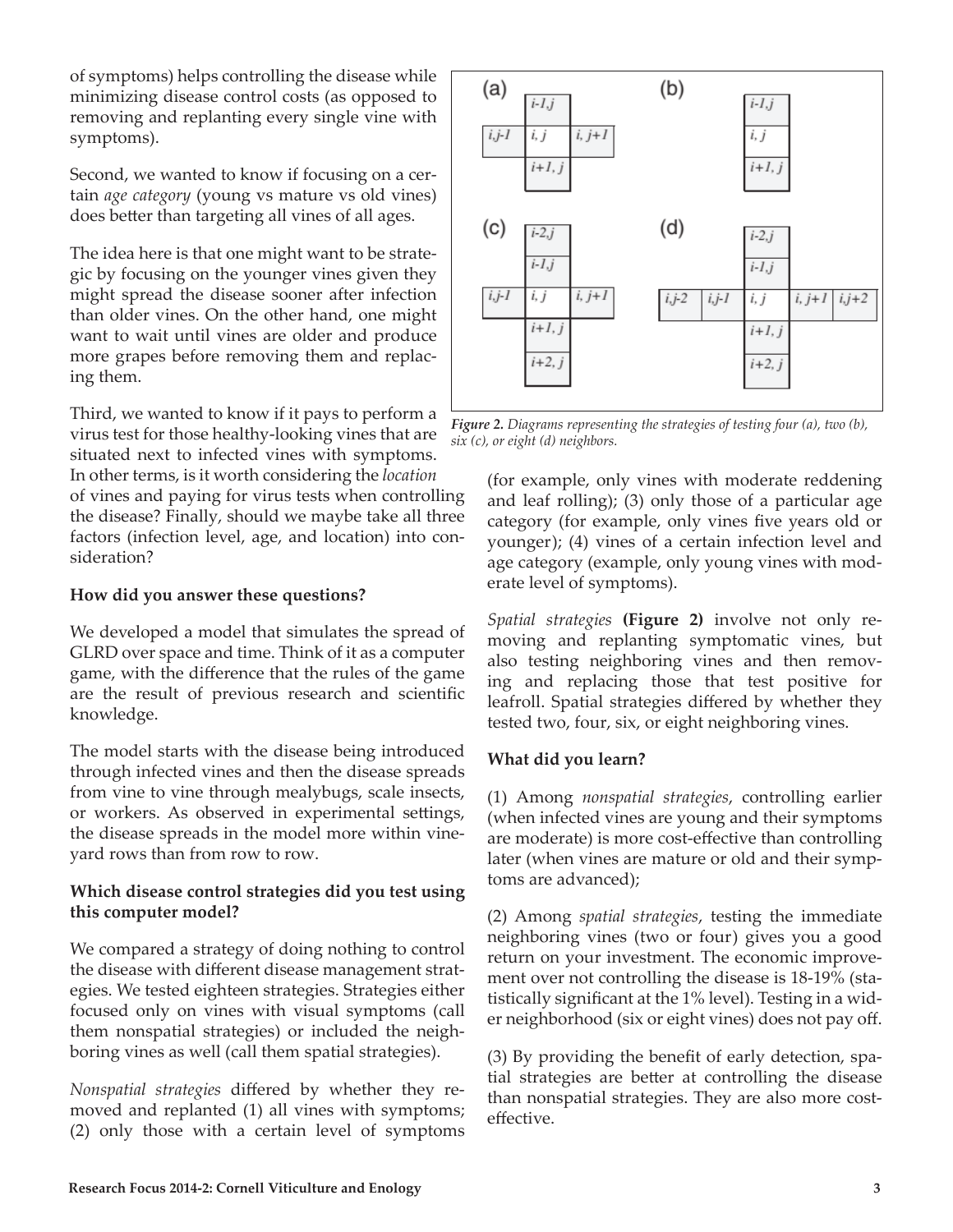

*Figure 3. A Finger Lakes vineyard manager has marked (red circles) the immediate two neighbors of an infected vine to monitor vine-to-vine disease spread.*

#### **Frequently Asked Questions:**

#### *1. I don't understand why the improvement is not higher? Why is the disease not eradicated?*

The tests might not detect the virus in the vine right after infection occurs. Some infected vines will go undetected, even if you test for the virus and the disease might not be eradicated (unless scientists develop a test that can detect the virus right after infection, with no error).



That's true, but we found that the cost of the test would need to increase five times (!) from its current value (\$2.6/vine) before the spatial strategies become too expensive for the early detection benefit they provide *(Figure 4)*.

#### *3. Does this recommendation depend on the cost or removing and replanting vines?*

It does. But the recommendation remains valid as long as the cost of removing and replanting vines does not increase more than four times (!) from its current value (\$7.25/vine).

*4. That's all fine if my neighbor and I control the disease similarly. Does the model account for situations where my neighbor might not be controlling for leafroll in his vineyard?*  Photo by Shadi Atallah

That's an excellent point. This model does not account for such cases. But we recently developed a model that incorporates disease spread between neighboring vineyards *(Figure 5)*. We will be disseminating the results as soon as our research is peerreviewed. Stay tuned.



*Figure 4. The economic improvement under the strategy involving testing two immediate neighboring vines remains positive even with a five-fold increase in testing costs.*



*Figure 5. Screen shot of the model that accounts for disease spread between two neighboring vineyards (green=healthy vines; red=GLRD-affected vines)*